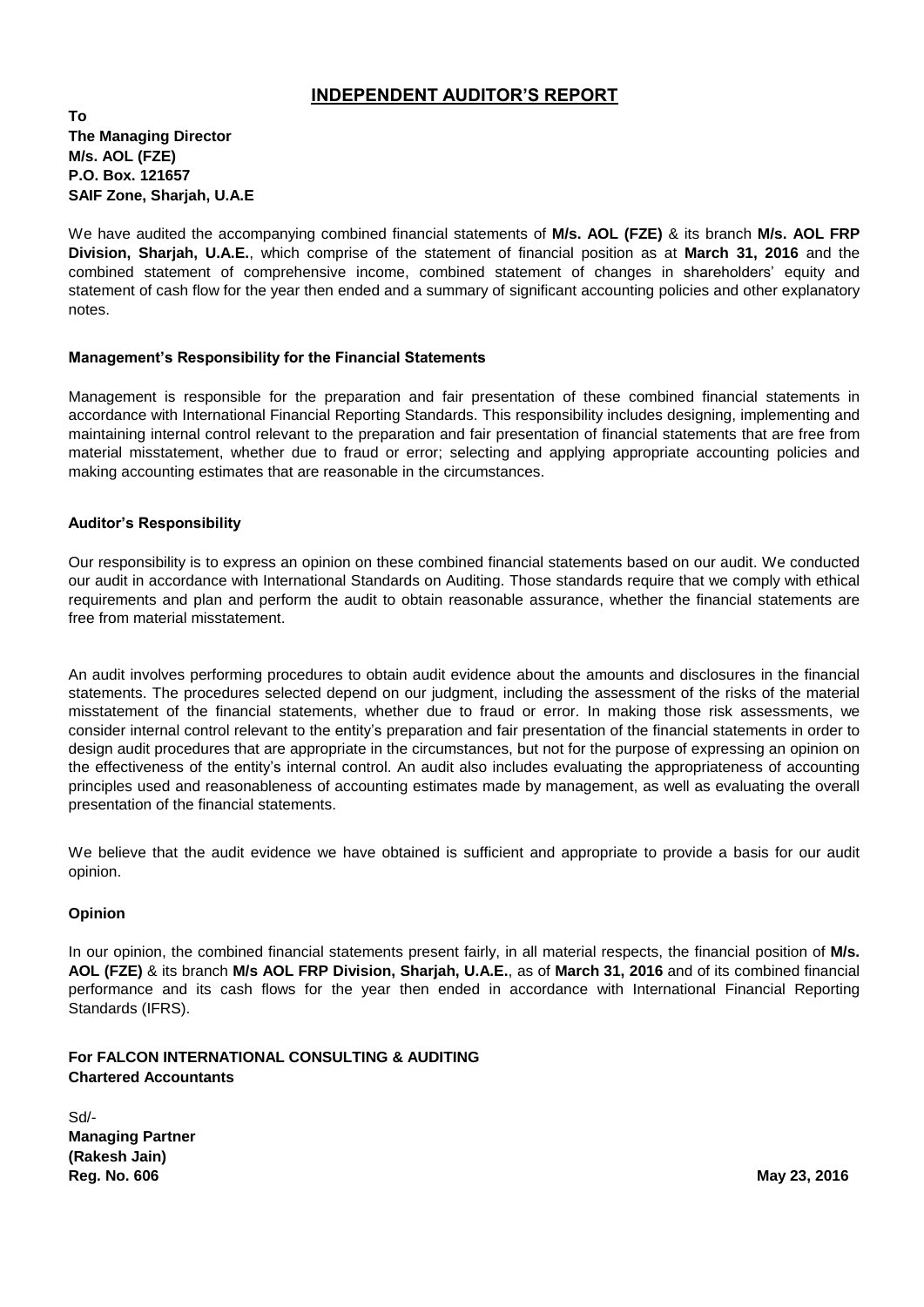# **AOL FZE BALANCE SHEET AS AT 31 MARCH 2016**

| <b>Equity and liabilities</b>  |                  |                |               |
|--------------------------------|------------------|----------------|---------------|
|                                |                  |                |               |
| <b>Shareholders' funds</b>     |                  |                |               |
| Share capital                  | 3                | 87,900,000     | 87,900,000    |
| Reserves and surplus           | 4                | (11, 718, 368) | (7, 335, 440) |
|                                |                  | 76,181,632     | 80,564,560    |
| <b>Non-current liabilities</b> |                  |                |               |
| Long-term borrowings           | 5                | 5,656,939      | 8,221,073     |
| Long-term provisions           | 6                | 753,368        | 598,553       |
|                                |                  | 6,410,307      | 8,819,626     |
| <b>Current liabilities</b>     |                  |                |               |
| Short-term borrowings          | $\overline{7}$   | 23,584,289     | 13,450,735    |
| Trade payables                 | 8                | 2,573,598      | 815,669       |
| Other current liabilities      | 8                | 3,197,458      | 4,396,084     |
| Short-term provisions          | 6                |                |               |
|                                |                  | 29,355,345     | 18,662,488    |
| <b>TOTAL</b>                   |                  | 111,947,284    | 108,046,674   |
|                                |                  |                |               |
| <b>Assets</b>                  |                  |                |               |
| <b>Non-current assets</b>      |                  |                |               |
| <b>Fixed assets</b>            |                  |                |               |
| Property, Plant and Equipment  | $\boldsymbol{9}$ | 16,294,318     | 17,315,797    |
| Capital work-in-progress       |                  | 332,186        |               |
| Non-current investments        | 10               | 300,004        | 300,004       |
| Long-term loans and advances   | 11               | 1,776,950      | 34,326        |
| Other non-current assets       | Sd/-             | 17,667         | 124,663       |
|                                |                  | 18,721,125     | 17,774,790    |
| <b>Current assets</b>          |                  |                |               |
| Inventories                    | 13               | 465,874        | 370,552       |
| Trade receivables              | 14               | 22,164,306     | 21,950,684    |
| Cash and Cash equivalents      | 15               | 58,297         | 242,006       |
| Short-term loans and advances  | 11               | 70,537,682     | 67,708,642    |
|                                |                  | 93,226,159     | 90,271,884    |
| <b>TOTAL</b>                   |                  | 111,947,284    | 108,046,674   |

The accompanying notes form an integral part of these financial statements.

The report of the auditor is set out on page 1.

We confirm that we are responsible for these financial statements,including selecting the accounting policies and making the judgements underlying them. We confirm that we have made available all relevant accounting records and information for their compilation.

**Approved by the Management on May 23, 2016**

**For AOL (FZE)**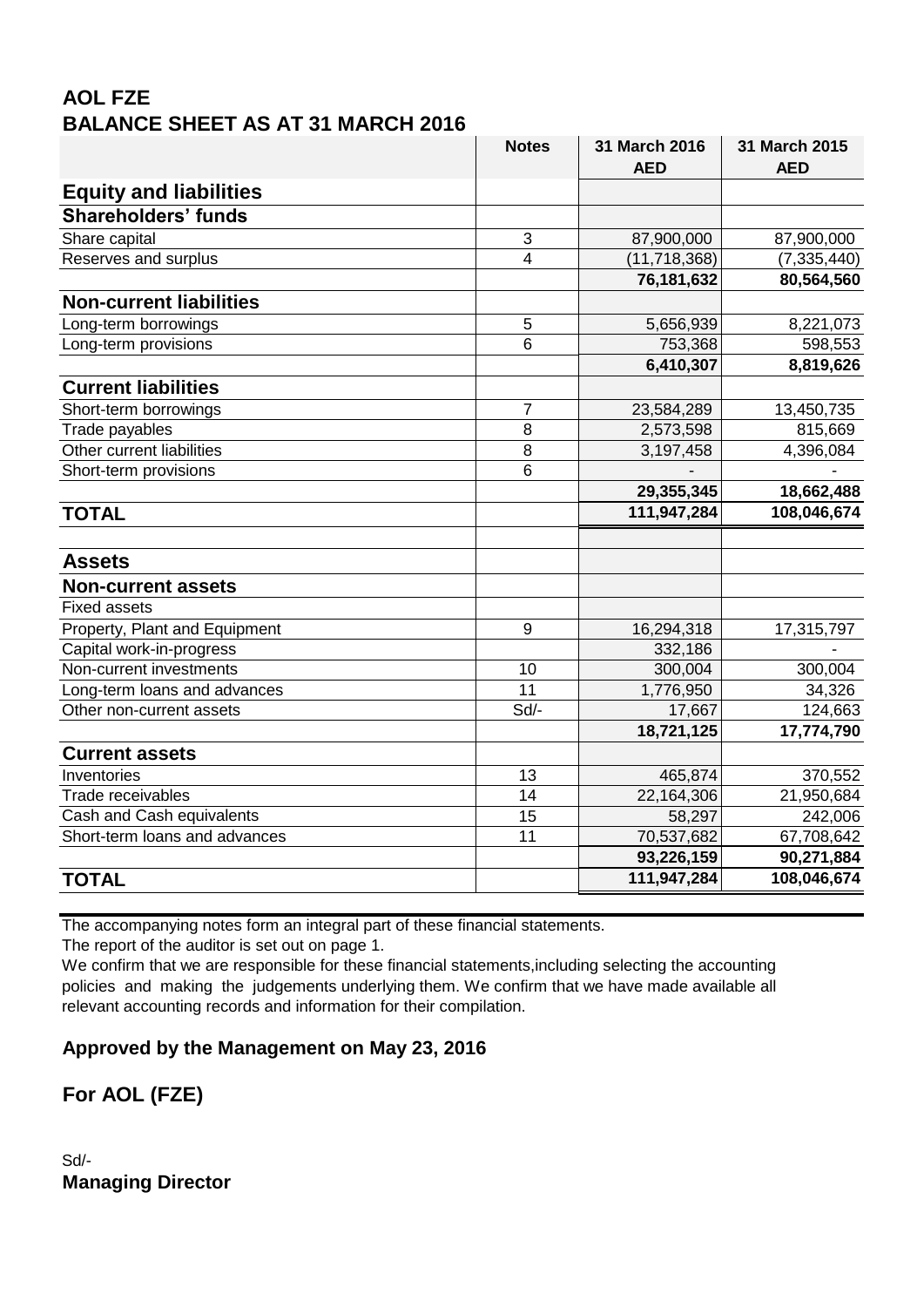# **AOL FZE** 16.64 **STATEMENT OF PROFIT AND LOSS FOR THE YEAR ENDED 31 MARCH 2016**

|                                                        | <b>Notes</b> | 31 March 2016 | 31 March 2015 |
|--------------------------------------------------------|--------------|---------------|---------------|
|                                                        |              | <b>AED</b>    | <b>AED</b>    |
| <b>Income</b>                                          |              |               |               |
| Revenue from operations (gross)                        | 16           | 9,113,827     | 5,049,578     |
| Other Income                                           | 17           | 8,750         |               |
| Total revenue (I)                                      |              | 9,122,577     | 5,049,578     |
|                                                        |              |               |               |
| <b>Expenses</b>                                        |              |               |               |
| Cost of raw material and components consumed           | 18           | 5,058,288     | 2,465,763     |
| Purchase of traded goods                               | 19           |               | 443,510       |
| (Increase)/ decrease in inventories of finished goods, | 20           | 60,433        | 12,998        |
| work-in-progress and traded goods                      |              |               |               |
| Employee benefits expense                              | 21           | 3,825,789     | 2,982,285     |
| Other expense                                          | 22           | 2,465,647     | 1,599,236     |
| Total expense (II)                                     |              | 11,410,157    | 7,503,792     |
| Earnings before depreciation, amortization, interest,  |              | (2, 287, 580) | (2,454,214)   |
| exceptional items and tax (EBIDTA), (I) - (II)         |              |               |               |
| Depreciation and amortization expense                  | 23           | 1,059,347     | 541,934       |
| Finance costs                                          | 24           | 1,036,001     | 1,475,646     |
| <b>Profit for the year</b>                             |              | (4,382,928)   | (4, 471, 794) |

The accompanying notes form an integral part of these financial statements.

The report of the auditor is set out on page 1.

We confirm that we are responsible for these financial statements,including selecting the accounting policies and making the judgements underlying them. We confirm that we have made available all relevant accounting records and information for their compilation.

# **Approved by the Management on May 23, 2016**

**For AOL (FZE)**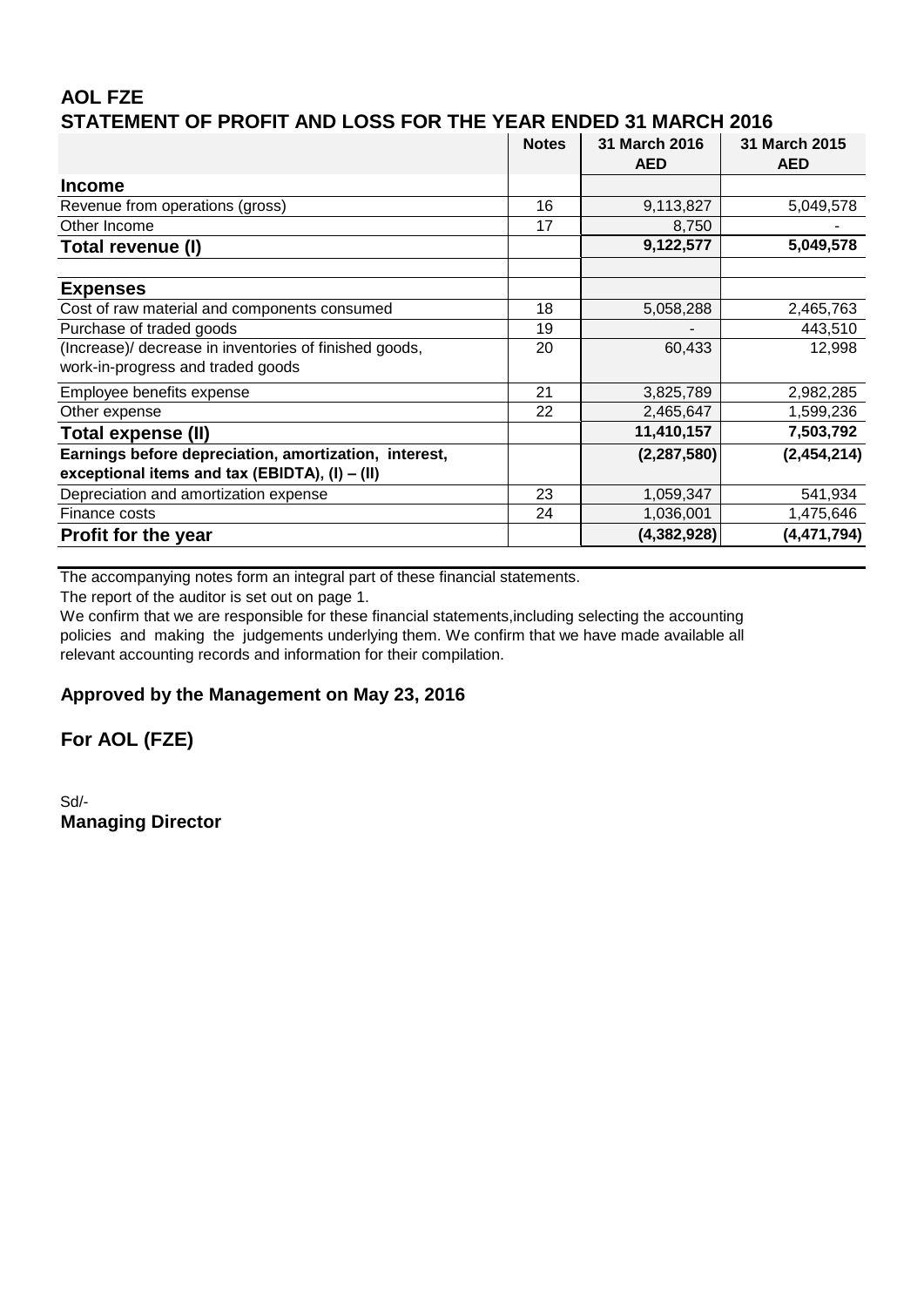# **AOL FZE CASH FLOW STATEMENT FOR THE YEAR ENDED 31 MARCH 2016**

|                                                                      | 31 March 2016<br><b>AED</b> | 31 March 2015<br><b>AED</b> |
|----------------------------------------------------------------------|-----------------------------|-----------------------------|
| A. Cash flow from operating activities                               |                             |                             |
| Profit before tax                                                    | (4,382,928)                 | (4,471,794)                 |
| <b>Profit before tax</b>                                             | (4, 382, 928)               | (4,471,794)                 |
| Non-cash adjustment to reconcile profit before tax to net cash flows |                             |                             |
| Depreciation/ amortization on continuing operation                   | 1,059,347                   | 541,934                     |
| Finance costs                                                        | 1,036,001                   | 1,475,646                   |
| Operating profit before working capital changes                      | (2, 287, 580)               | (2,454,214)                 |
| Movements in working capital :                                       |                             |                             |
| Increase/ (decrease) in trade and other payables                     | 714,118                     | (450, 706)                  |
| Decrease / (increase) in trade receivables                           | (213, 622)                  | 2,086,178                   |
| Decrease / (increase) in inventories                                 | (95, 322)                   | (168, 996)                  |
| Decrease / (increase) in other receivables                           | (4,464,668)                 | 10,452,727                  |
| Net cash flow from/ (used in) operating activities (A)               | (6, 347, 074)               | 9,464,989                   |
| <b>B. Cash flows from investing activities</b>                       |                             |                             |
| Purchase of fixed assets, including CWIP                             | (370, 054)                  | (15, 193, 288)              |
| Proceeds from sale of fixed assets                                   |                             |                             |
| Proceeds of non-current investments                                  |                             |                             |
| Purchase/ Sale of non-current investments                            |                             | (4)                         |
| Net cash flow from/ (used in) investing activities (B)               | (370, 054)                  | (15, 193, 292)              |
| C. Cash flows from financing activities                              |                             |                             |
| Proceeds/(Repayment) of long-term borrowings                         | (2,564,134)                 | 2,313,983                   |
| Proceeds/(Repayment) of Short-term borrowings                        | 10,133,554                  | 5,038,626                   |
| Finance costs                                                        | (1,036,001)                 | (1,475,646)                 |
| Net cash flow from/ (used in) in financing activities (C)            | 6,533,419                   | 5,876,963                   |
| Net increase/(decrease) in cash and cash equivalents                 | (183, 709)                  | 148,660                     |
| Cash and cash equivalents at the beginning of the year               | 242,006                     | 93,346                      |
| Cash and cash equivalents at the end of the year                     | 58,297                      | 242,006                     |
| <b>Components of cash and cash equivalents</b>                       |                             |                             |
| Cash on hand                                                         |                             |                             |
| With banks- on current account                                       | 58,297                      | 242,006                     |
| Total cash and cash equivalents (note 15)                            | 58,297                      | 242,006                     |

The accompanying notes form an integral part of these financial statements.

The report of the auditor is set out on page 1.

We confirm that we are responsible for these financial statements,including selecting the accounting policies and making the judgements underlying them. We confirm that we have made available all relevant accounting records and information for their compilation.

# **Approved by the Management on May 23, 2016**

# **For AOL (FZE)**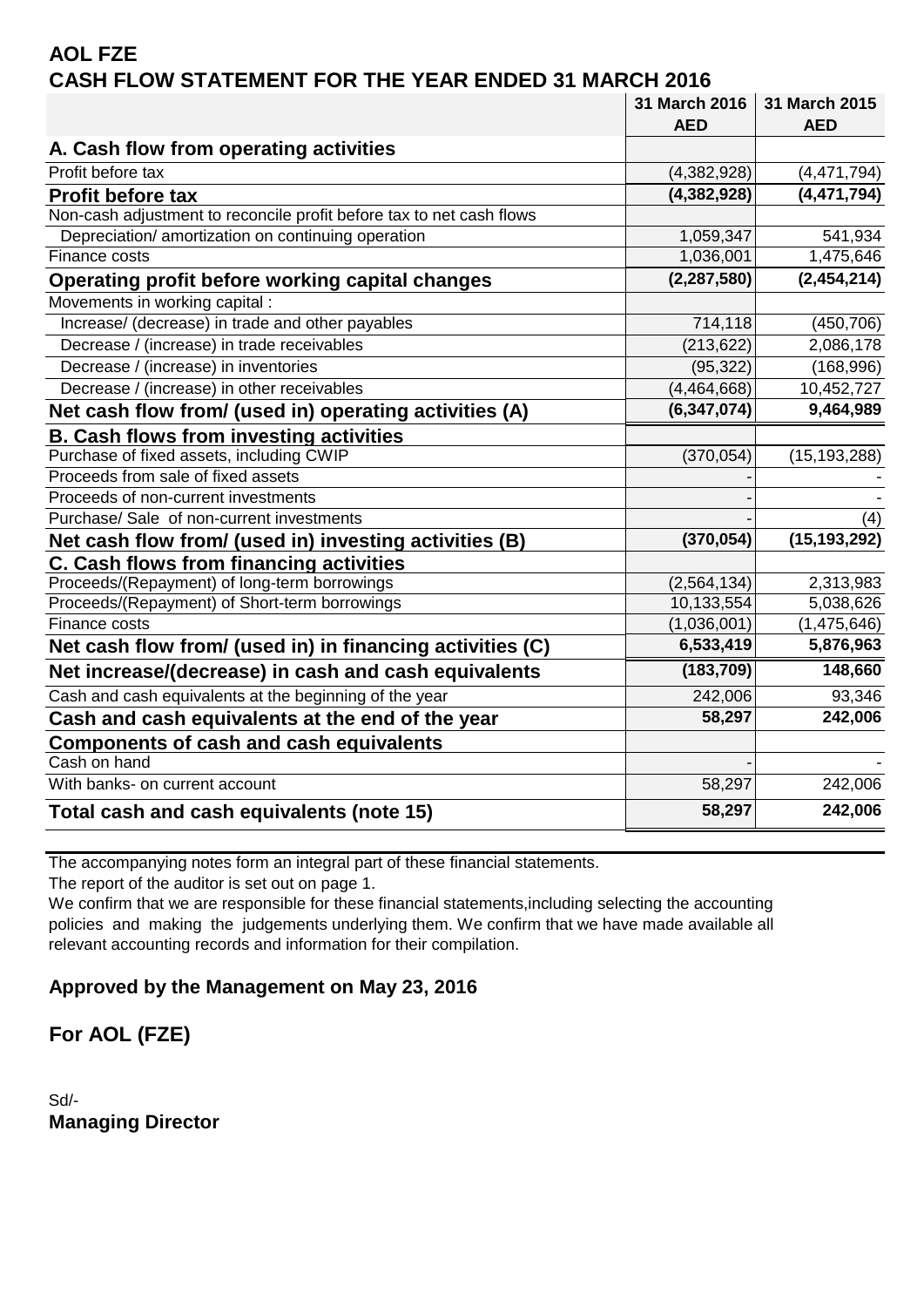## **AOL (FZE) SAIF ZONE, SHARJAH, U.A.E**

## **Notes to the combined Financial Statements for the year ended March 31, 2016**

## 1. **LEGAL STATUS & BUSINESS ACTIVITIES**

These are the combined financial statements of **AOL (FZE)** and **AOL FRP DIVISION (Branch)** (hereinafter referred to as "Group").

- a) AOL (FZE) ("the Establishment") was registered with the Sharjah Airport International Free Zone, Sharjah-U.A.E (License no. 08437) as a Free Zone Establishment on August 17, 2010 and the license is valid up to August 16, 2016.
- b) AOL FRP Division (Branch) ("the Branch") was registered with the Jebel Ali Free Zone Authority, Dubai, UAE (Industrial License no. 139032 & commercial License no. 139033) as a branch of AOL (FZE) on September 05, 2013 and the license is valid up to September 04, 2016.
- c) The group is engaged in the activity of general trading, fiber optic cables & wires manufacturing and wires & cables trading.
- d) The management and control of the group is vested with the Manager Dr. Kailash Shanti Lal Choudhari (Indian national).
- e) The registered office address of the group is P. O. Box. 121657, Sharjah, United Arab Emirates.

### f) **CAPITAL**

Authorised, issued and paid up capital of the group is AED 87,900,000 divided into 586 shares of AED 150,000 each fully paid and held by the shareholder as follows:

| SI No. Name of the Shareholder | <b>Nationality</b> | No. of the Shares | Value in AED | %   |
|--------------------------------|--------------------|-------------------|--------------|-----|
| M/s Aksh Optifibre Limited     | Indian Co.         | 586               | 87.900.000   | 100 |
|                                |                    | 586               | 87,900,000   | 100 |

## 2 **SIGNIFICANT ACCOUNTING POLICIES**

### 2.1 **Basis of preparation**

The combined financial statements are prepared under the historical cost basis.

### 2.2 **Basis of combination**

The combined financial statements includes the financial statements of **AOL (FZE)** and its branch **AOL FRP Division** as mentioned in Note No. 1. These financial statements have been combined on a line by line basis by adding together like items of assets, liabilities, equity, income and expenses. Intra group transactions have been eliminated.

The combined financial statements are prepared under the historical cost convention, and in accordance with International Financial Reporting Standards issued or adopted by the International Accounting Standards Board (IASB).The significant accounting policies adopted, and those have been consistently applied, are as follows:

### 2.3 **Property, plant and equipment**

Property, plant and equipment are stated at cost less accumulated depreciation and impairment losses. The cost less estimated residual value, where material, is depreciated using the straight-line method over the estimated useful lives of the assets as follows:

| Building             | 30 Years |
|----------------------|----------|
| Office Equipments    | 5 Years  |
| Plant & Machinery    | 15 Years |
| Furniture & fixtures | 10 Years |
|                      |          |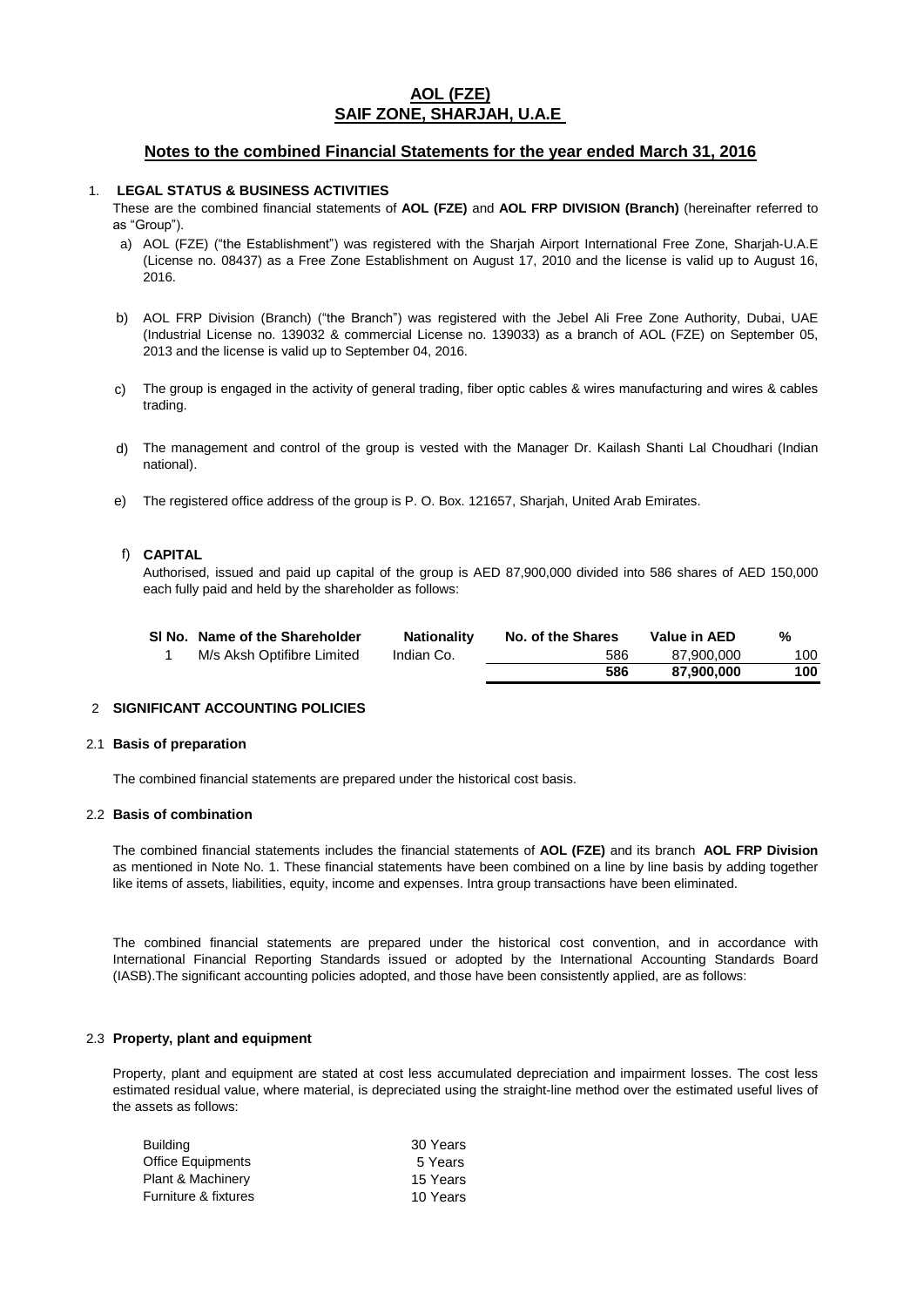| Vehicles  | 8 Years |
|-----------|---------|
| Computers | 3 Years |

An assessment of residual values is undertaken at each balance sheet date and, where material, if there is a change in estimate, an appropriate adjustment is made to the depreciation charge.

#### 2.4 **Investment**

Investment in shares is measured at cost which represents the payment made till the balance sheet date. All gains or losses on sale of investment are recognized in the statement of income as and when they arise.

#### 2.5 **Employees Terminal Benefits**

Amount required to cover end of service indemnity at the balance sheet date are computed pursuant to Arab Emirates Federal Labour Law based on the employees' accumulated period of service and basic remuneration at the balance sheet date.

#### 2.6 **Revenue**

Revenue from sale of goods shall be recognized when all the following conditions have been satisfied:

- a) The Company has transferred to the buyer the significant risks and rewards of ownership of the goods;
- b) The Company retains neither continuing managerial involvement to the degree usually associated with ownership nor effective control over the goods sold;
- $_{\rm c)}$  The amount of revenue can be measured reliably;
- d) It is probable that the economic benefit associated with the transaction will flow to the company; and
- e) The cost incurred or to be incurred in respect of the transaction can be measured reliably.

#### 2.7 **Foreign Currency transactions**

Transactions in foreign currencies are translated into UAE Dirhams at the rate of exchange ruling on the date of the transactions.

Monetary assets and liabilities expressed in foreign currencies are translated into UAE Dirhams at the rate of exchange ruling at the balance sheet date.

Gains or losses resulting from foreign currency transactions are taken to the income statement.

### 2.8 **Trade Receivables**

All the receivables are considered good and they are recoverable, necessary provisions are made for doubtful debts as and when they arises.

#### 2.9 **Trade Payables**

All trade payables stated at nominal value.

## 2.10 **Inventories**

Inventories are stated at the lower of cost and net realizable value using weighted average cost method. Costs comprise direct material and, where applicable, direct labour costs and the overheads that have been incurred in bringing the inventories to their present location and condition. Net realizable value represents the estimated selling price less all estimated costs to completion and costs to disposal.

### 2.1 **Cash and Cash Equivalents**

Cash and cash equivalents comprise cash, bank current accounts, and bank deposits free of encumbrance with a maturity date of three months or less from the date of deposit.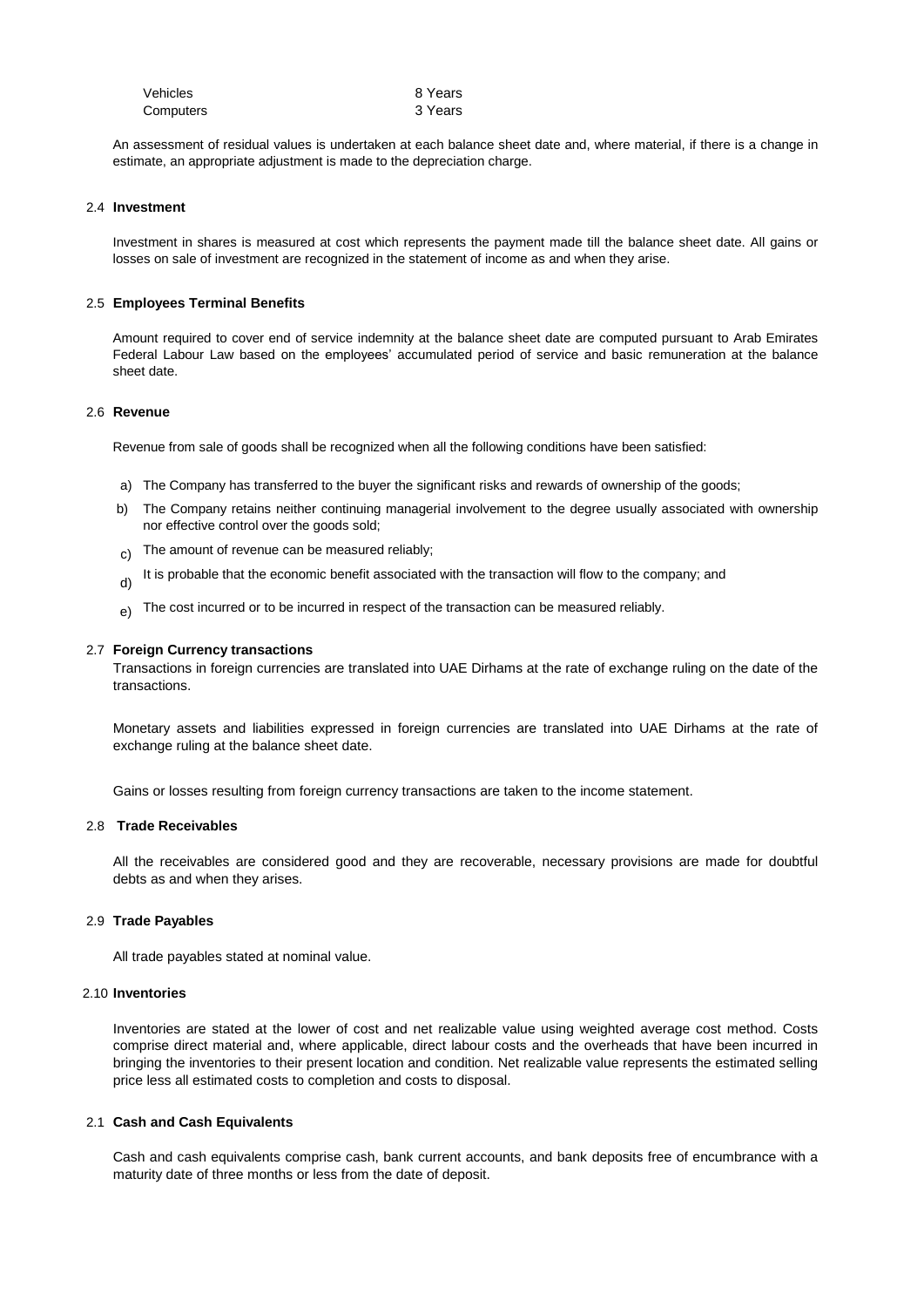### 2.1 **Financial Instruments**

Financial assets and financial liabilities are recognized when, and only when, the company becomes a party to the contractual provisions of the instrument.

Financial assets are de-recognized when, and only when, the contractual rights to receive cash flows expire or when substantially all the risks and rewards of ownership have been transferred.

Financial liabilities are de-recognized when, and only when, they are extinguished, cancelled or expired.

Current and non-current financial assets that have fixed or determinable payments and for which there is no active market, which comprise cash and bank balances and loans and advances and stated at cost or, if the impact is material, at amortised cost using the effective interest method, less any write down for impairment losses plus reversals of impairment losses. Impairment losses and reversals thereof are recognized in the income statement.

Current and non-current financial liabilities, which comprise current and non-current bank borrowings, trade and other payables and shareholders' current accounts, are measured at cost or, if the impact is material, at amortised cost using the effective interest method.

### 2.1 **Significant judgments and key assumptions**

The significant judgments made in applying accounting policies that have the most significant effect on the amounts recognized in the financial statements are as follows:

### Impairment

At each balance sheet date, management conducts an assessment of property, plant, equipment and all financial assets to determine whether there are any indications that they may be impaired. In the absence of such indications, no further action is taken. If such indications do exist, an analysis of each asset is undertaken to determine its net recoverable amount and, if this is below its carrying amount, a provision is made. In the case of loans and receivables, if an amount is deemed irrecoverable, it is written off to the income statement or, if previously a provision was made, it is written off against the provision. Reversals of provisions against loans and receivables are made to the extent of the related amounts being recovered.

Key assumptions made concerning the future and other key sources of estimation uncertainty at the balance sheet date that have a significant risk of causing a material adjustment to the carrying amounts of assets and liabilities within the next financial year, are as follows:

### *Doubtful Debt Provisions*

Management regularly undertakes a review of the amounts of loans and advances and trade receivables owed to the Company from third parties and assess the likelihood of non-recovery. Such assessment is based upon the age of the debts, historic recovery rates and assessed creditworthiness of the debtor. Based on the assessment assumptions are made as to the level of Provisions required.

#### *Impairment*

Assessments of net recoverable amounts of property, plant, equipment and all financial assets other than loans and trade receivables (see above) are based on assumptions regarding future cash flows expected to be received from the related assets.

### *Staff end-of-service gratuity*

The company computes the provision for the liability to staff end-of-service gratuity stated at AED 753,368 (P.Y. AED 598,553), assuming that all employees were to leave as of the balance sheet date. The management is of the opinion that no significant difference would have arisen had the liability been calculated on an actuarial basis as salary inflation and discount rates are likely to have approximately equal and opposite affects.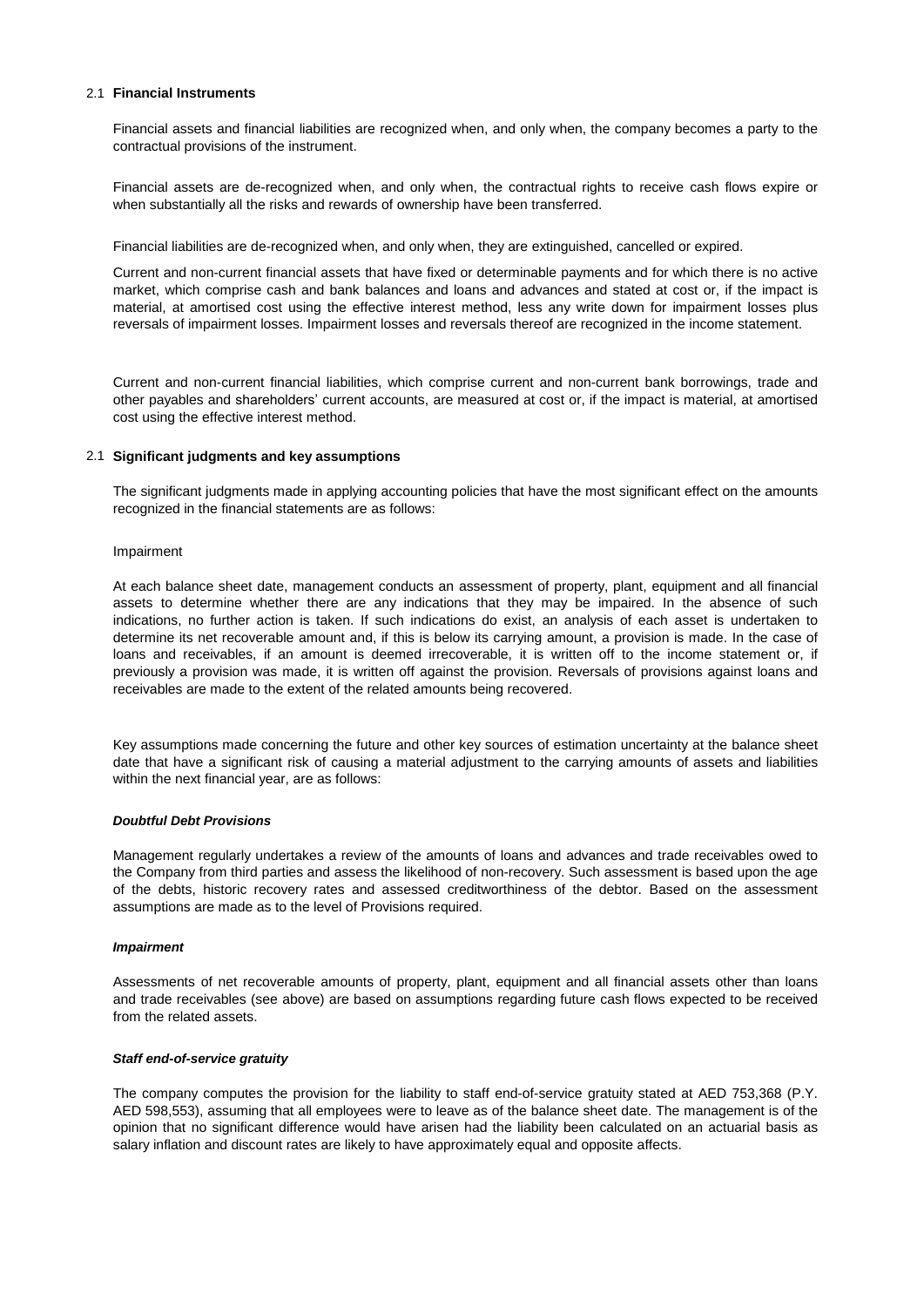## **AOL FZE Notes to financial statements for the year ended 31 March 2016 3. Share capital**

|                                                            | 31 March 2016<br><b>AED</b> | 31 March 2015<br><b>AED</b> |
|------------------------------------------------------------|-----------------------------|-----------------------------|
| <b>Shares Capital</b>                                      |                             |                             |
| 586 (31 March 2015: 586) Equity Shares of AED 150,000 each | 87.900.000                  | 87.900.000                  |
| Total Issued, subscribed and fully paid-up share capital   | 87.900.000                  | 87.900.000                  |

## **Reconciliation of the shares outstanding at the beginning and at the end of the reporting period Equity shares**

| 31 March 2016 |            | 31 March 2015 |                          |
|---------------|------------|---------------|--------------------------|
| No.           | <b>AED</b> | No.           | <b>AED</b>               |
|               |            | 295           | 44,250,000               |
|               |            |               |                          |
|               |            | 291           | 43,650,000               |
|               |            | 586           | 87,900,000               |
|               |            | 586<br>586    | 87,900,000<br>87,900,000 |

## **4. Reserves and surplus**

|                                                           | 31 March 2016   31 March 2015 |             |
|-----------------------------------------------------------|-------------------------------|-------------|
|                                                           | <b>AED</b>                    | <b>AED</b>  |
| Surplus/ (deficit) in the statement of profit and loss    |                               |             |
| Balance as per last financial statements                  | (7.335.440)                   | (2,863,646) |
| Profit/(Loss) for the year                                | (4,382,928)                   | (4.471.794) |
| Net Surplus/(Deficit) in the statement of profit and loss | (11.718.368)                  | (7,335,440) |

## **5. Long-term borrowings**

|                                                                      | Non-current   |               | <b>Current</b> |               |
|----------------------------------------------------------------------|---------------|---------------|----------------|---------------|
|                                                                      | 31 March 2016 | 31 March 2015 | 31 March 2016  | 31 March 2015 |
|                                                                      | <b>AED</b>    | <b>AED</b>    | <b>AED</b>     | <b>AED</b>    |
| <b>Term Loans</b>                                                    |               |               |                |               |
| <b>Secured Loans</b>                                                 |               |               |                |               |
| Term Loan from Bank of Baroda                                        | 5,541,699     | 8,036,496     | 2,495,600      | 2,495,600     |
| Car Loan from Bank of Baroda                                         | 60.509        | 102.835       | 42.325         | 39.874        |
| Emirates Islamic Bank-Car Loan                                       | 54.731        | 81.742        | 27.011         | 26.006        |
| Amount disclosed under the head "other current liabilities" (note 8) |               |               | (2,564,936)    | (2,561,480)   |
|                                                                      | 5,656,939     | 8,221,073     |                |               |

1 Term Loan from Bank of Baroda are secured by way of charge on fixed assests of the Company, personal guarantee of Dr. Kailash S. Choudhari and Corporate Guarantee of M/s Aksh Optifibre Limited.

2. Secured Car loan taken from Bank of Baroda against the hypothecation of Car.

3. Secured Car loan taken from Emirates Islamic Bank against the hypothecation of Car.

## **6. Provisions**

|                                                 | Long-term |                                                               | <b>Short-term</b> |     |
|-------------------------------------------------|-----------|---------------------------------------------------------------|-------------------|-----|
|                                                 |           | 31 March 2016   31 March 2015   31 March 2016   31 March 2015 |                   |     |
|                                                 | AED       | AED                                                           | AED               | AED |
| Provision for Gratuity and Compensated Absences | 753.368   | 598.553                                                       |                   |     |
|                                                 | 753.368   | 598.553                                                       |                   |     |

## **7.Short-term borrowings**

|            | 31 March 2016 31 March 2015 |
|------------|-----------------------------|
| AED        | <b>AED</b>                  |
|            |                             |
| 23.584.289 | 13,450,735                  |
| 23.584.289 | 13,450,735                  |
|            |                             |

## **8.Other current liabilities**

|                                                        | 31 March 2016   31 March 2015 |            |
|--------------------------------------------------------|-------------------------------|------------|
|                                                        | <b>AED</b>                    | <b>AED</b> |
| Trade payables (including acceptances)                 | 2,573,598                     | 815,669    |
| <b>Other liabilities</b>                               |                               |            |
| Current maturities of long term debt (refer note no 5) | 2.564.936                     | 2,561,480  |
| Other current liabilities                              | 632.522                       | 1,834,604  |
|                                                        | 3.197.458                     | 4,396,084  |
|                                                        | 5,771,056                     | 5,211,753  |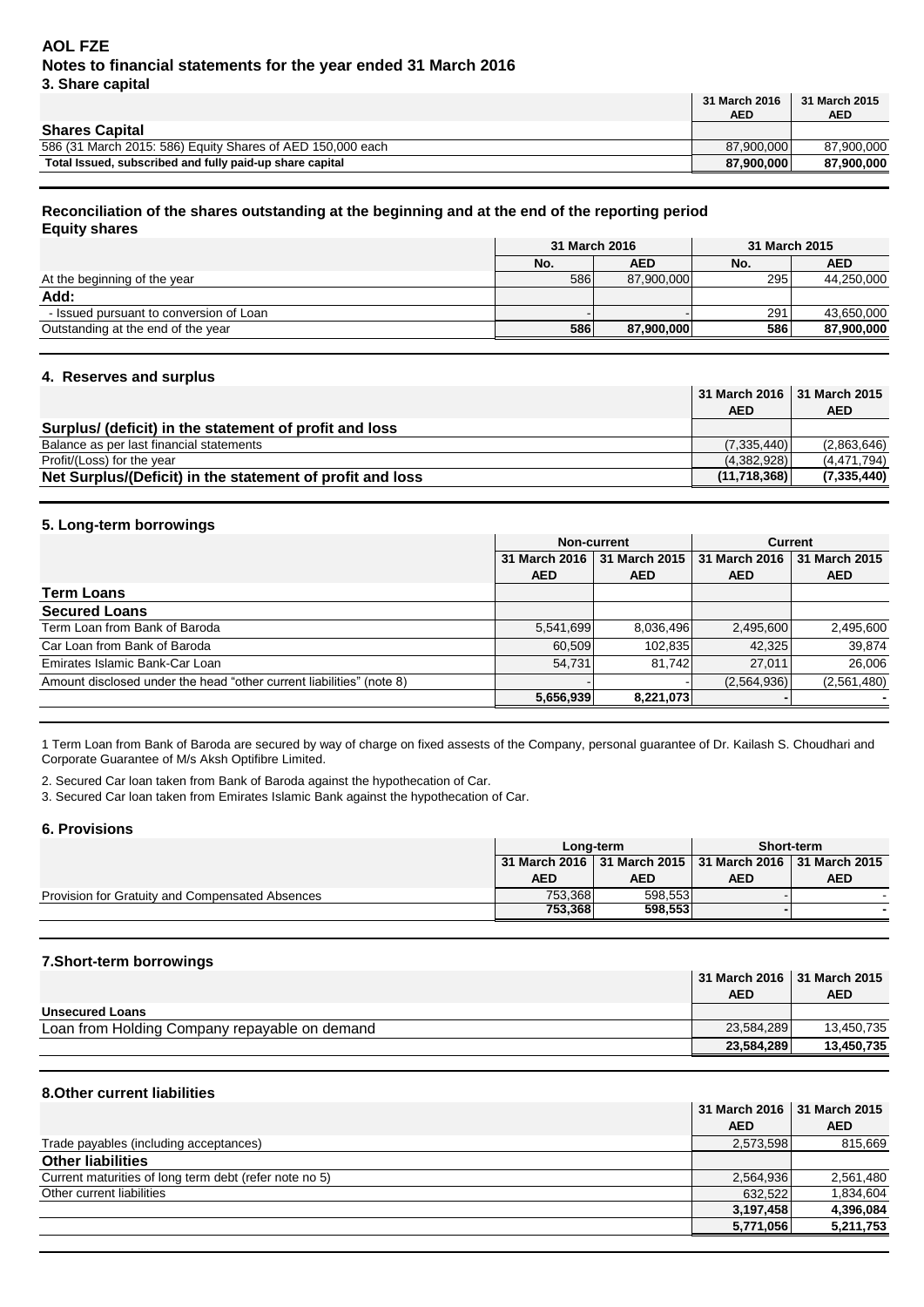# **AOL FZE**

**Notes to financial statements for the year ended 31 March 2016**

## **9. Property, Plant and Equipment**

|                          |                 |                             |                               |                  |                             |                        | <b>Amount in AED</b> |
|--------------------------|-----------------|-----------------------------|-------------------------------|------------------|-----------------------------|------------------------|----------------------|
| <b>Nature of assets</b>  | <b>Building</b> | Plant &<br><b>Machinery</b> | <b>Furniture</b><br>& Fixture | <b>Vehichles</b> | <b>Office</b><br>equipments | Computers /<br>Laptops | <b>Total</b>         |
| <b>Cost or valuation</b> |                 |                             |                               |                  |                             |                        |                      |
| At 1 April, 2014         | 2,200,000       |                             | $\blacksquare$                |                  |                             |                        | 2,200,000            |
| <b>Additions</b>         | 781,302         | 14,520,374                  | 15,415                        | 333,149          | 20,764                      | 5,097                  | 15,676,101           |
| Disposals / adjustments  |                 |                             |                               |                  |                             |                        |                      |
| At 31 March, 2015        | 2,981,302       | 14,520,374                  | 15,415                        | 333,149          | 20,764                      | 5,097                  | 17,876,101           |
| <b>Additions</b>         |                 | 32,609                      | 3,054                         | $\blacksquare$   | 2,205                       | $\blacksquare$         | 37,868               |
| Disposals / adjustments  |                 |                             |                               |                  |                             |                        |                      |
| At 31, March 2016        | 2,981,302       | 14,552,983                  | 18,469                        | 333,149          | 22,969                      | 5,097                  | 17,913,969           |
|                          |                 |                             |                               |                  |                             |                        |                      |
| <b>Depreciation</b>      |                 |                             |                               |                  |                             |                        |                      |
| At 1 April, 2014         | 18,370          | $\blacksquare$              | $\blacksquare$                | $\blacksquare$   | $\blacksquare$              | $\blacksquare$         | 18,370               |
| Charge for the year      | 32,897          | 498,602                     | 1,103                         | 7,733            | 724                         | 875                    | 541,934              |
| Disposals / adjustments  |                 |                             |                               |                  |                             |                        |                      |
| At 31 March, 2015        | 51,267          | 498,602                     | 1,103                         | 7,733            | 724                         | 875                    | 560,304              |
| Charge for the year      | 94,249          | 918,230                     | 1,591                         | 39,655           | 3,934                       | 1,688                  | 1,059,347            |
| Disposals / adjustments  |                 |                             |                               |                  |                             |                        |                      |
| At 31, March 2016        | 145,516         | 1,416,832                   | 2,694                         | 47,388           | 4,658                       | 2,563                  | 1,619,651            |
| <b>Net Block</b>         |                 |                             |                               |                  |                             |                        |                      |
| At 31 March, 2015        | 2,930,035       | 14,021,772                  | 14,312                        | 325,416          | 20,040                      | 4,222                  | 17,315,797           |
| At 31, March 2016        | 2,835,786       | 13,136,151                  | 15,775                        | 285,761          | 18,311                      | 2,534                  | 16,294,318           |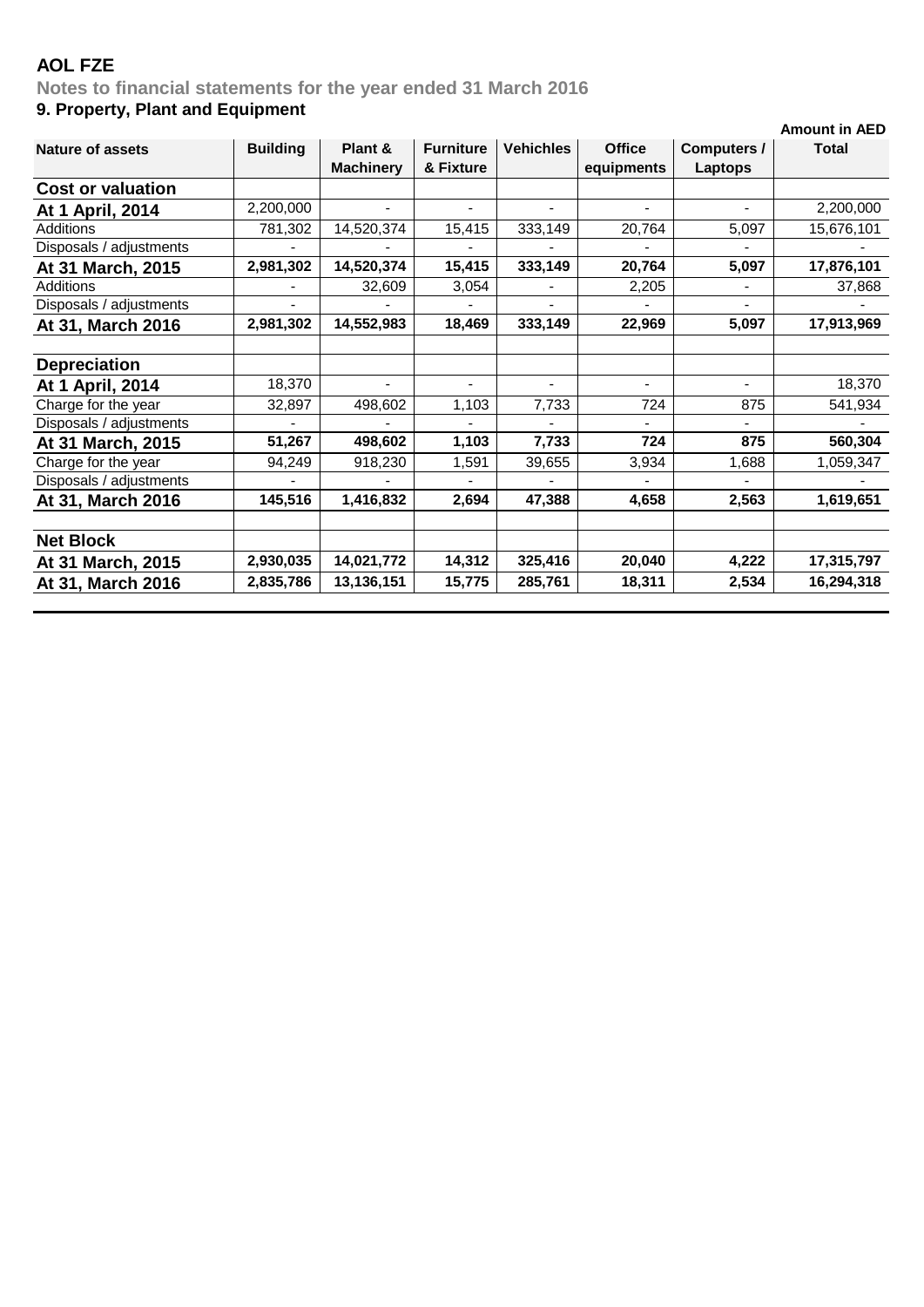## **AOL FZE Notes to financial statements for the year ended 31 March 2016 10.Non-current investments**

|                                                                            | 31 March 2016 31 March 2015 |            |
|----------------------------------------------------------------------------|-----------------------------|------------|
|                                                                            | <b>AED</b>                  | <b>AED</b> |
| Trade investments (valued at cost unless stated otherwise)                 |                             |            |
| Investment in others                                                       |                             |            |
| Unquoted equity instruments                                                |                             |            |
| Investment in Eminent One Ventures Limited                                 |                             |            |
| One (31st March 2015: One) Equity Share of AED 3.67 (rounded off to AED 4) |                             |            |
| Investment in subsidiaries                                                 |                             |            |
| Investment in AOL Projects DMCC                                            |                             |            |
| 300 (31st March 2015: 300) Equity Shares of AED 1,000 each)                | 300,000                     | 300,000    |
|                                                                            | 300,004                     | 300,004    |

## **11.Loans and advances (Unsecured, considered good unless stated otherwise)**

|                                      |            | Non-current | Current                                                       |                          |  |
|--------------------------------------|------------|-------------|---------------------------------------------------------------|--------------------------|--|
|                                      |            |             | 31 March 2016   31 March 2015   31 March 2016   31 March 2015 |                          |  |
|                                      | <b>AED</b> | AED         | AED                                                           | <b>AED</b>               |  |
| Capital advances                     | 1.776.950  | 34.326      |                                                               | $\overline{\phantom{a}}$ |  |
| Advances recoverable in cash or kind |            |             | 70.537.682                                                    | 67.708.642               |  |
|                                      | 1,776,950  | 34,326      | 70.537.682                                                    | 67,708,642               |  |

## **12. Other assets**

|                               | <b>Non-current</b>                                                                        |         | Current |            |
|-------------------------------|-------------------------------------------------------------------------------------------|---------|---------|------------|
|                               | 31 March 2016   31 March 2015   31 March 2016   31 March 2015<br><b>AED</b><br><b>AED</b> |         | AED     | <b>AED</b> |
| LC Margin with Bank of Baroda | 17.667                                                                                    | 124.663 |         |            |
|                               | 17,667                                                                                    | 124.663 |         |            |

## **13. Inventories (valued at lower of cost and net realizable value)**

|                               | 31 March 2016   31 March 2015 |            |
|-------------------------------|-------------------------------|------------|
|                               | <b>AED</b>                    | <b>AED</b> |
| Finished Goods & Traded Goods |                               |            |
| ii)<br>Raw Material           | 205.501                       | 181.994    |
| iii)<br>Semi Finished Goods   | 128.125                       | 188,558    |
| Packing Material<br>iv)       | 132.248                       |            |
|                               | 465,874                       | 370,552    |

## **14.Trade receivables**

|                                                        | <b>Non-current</b>       |            |                                               | Current    |
|--------------------------------------------------------|--------------------------|------------|-----------------------------------------------|------------|
|                                                        |                          |            | 31 March 2016   31 March 2015   31 March 2016 |            |
|                                                        | <b>AED</b>               | <b>AED</b> | <b>AED</b>                                    | <b>AED</b> |
| Unsecured, considered good unless stated otherwise     |                          |            |                                               |            |
| Outstanding for a period exceeding six months from the |                          |            | 19.628.362                                    | 20.485.641 |
| date they are due for payment                          |                          |            |                                               |            |
| Other receivables                                      | $\overline{\phantom{0}}$ |            | 2.535.944                                     | 1.465.043  |
|                                                        |                          |            | 22,164,306                                    | 21,950,684 |

## **15.Cash and cash equivalents**

|                             | Non-current              |  | <b>Current</b> |            |  |  |                                                               |  |  |  |
|-----------------------------|--------------------------|--|----------------|------------|--|--|---------------------------------------------------------------|--|--|--|
|                             |                          |  |                |            |  |  | 31 March 2016   31 March 2015   31 March 2016   31 March 2015 |  |  |  |
|                             | <b>AED</b><br><b>AED</b> |  | <b>AED</b>     | <b>AED</b> |  |  |                                                               |  |  |  |
| Cash and cash equivalents   |                          |  |                |            |  |  |                                                               |  |  |  |
| <b>Balances with banks:</b> |                          |  |                |            |  |  |                                                               |  |  |  |
| - On current accounts       |                          |  | 58.297         | 242,006    |  |  |                                                               |  |  |  |
| Cash on hand                |                          |  |                |            |  |  |                                                               |  |  |  |
|                             |                          |  | 58,297         | 242.006    |  |  |                                                               |  |  |  |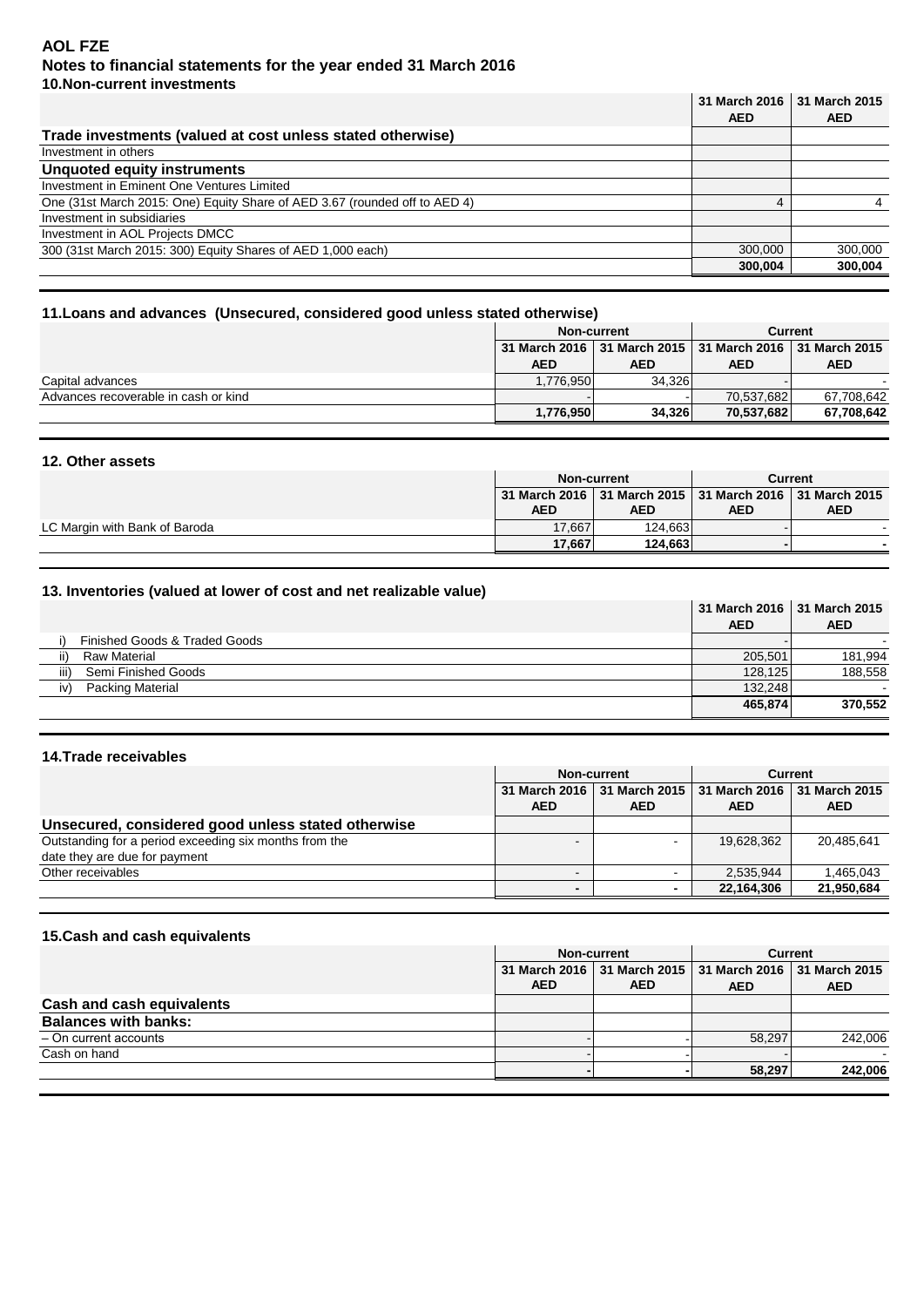# **AOL FZE Notes to financial statements for the Year ended March 31, 2016 16.Revenue from operations**

|                                | 31 March 2016<br><b>AED</b> | 31 March 2015<br><b>AED</b> |
|--------------------------------|-----------------------------|-----------------------------|
| <b>Revenue from operations</b> |                             |                             |
| Sale of products               |                             |                             |
| - Finished goods               | 9,010,913                   | 3,757,676                   |
| - Traded goods                 |                             | 1,106,418                   |
| Sale of services               | 60,000                      | 148,327                     |
| Other operating revenue        |                             |                             |
| -Scrap sales                   | 42,914                      | 7,248                       |
| -Exchange Fluctuation          |                             | 29,909                      |
|                                | 9,113,827                   | 5,049,578                   |

# **17.Other Income**

|                            | 31 March 2016   31 March 2015 |            |
|----------------------------|-------------------------------|------------|
|                            | <b>AED</b>                    | <b>AED</b> |
| Other non-operating income | 8,750                         |            |
|                            | 8,750                         |            |
|                            |                               |            |

# **18. Cost of raw material and components consumed**

|                                              |            | 31 March 2016 31 March 2015 |
|----------------------------------------------|------------|-----------------------------|
|                                              | <b>AED</b> | <b>AED</b>                  |
| Inventory at the beginning of the year       | 181,994    |                             |
| Add: Purchases                               | 5,081,795  | 2,647,757                   |
|                                              | 5,263,789  | 2,647,757                   |
| Less: inventory at the end of the year       | 205,501    | 181,994                     |
| Cost of raw material and components consumed | 5,058,288  | 2,465,763                   |

# **19.Details of purchase of traded goods**

|                              | 31 March 2016   31 March 2015 |            |
|------------------------------|-------------------------------|------------|
|                              | <b>AED</b>                    | <b>AED</b> |
| Telecom and electronic items |                               | 443.510    |
|                              |                               | 443,510    |

# **20.(Increase)/ decrease in inventories**

|                                          | (Increase)/<br><b>Decrease</b> | 31 March 2016  | 31 March 2015 |
|------------------------------------------|--------------------------------|----------------|---------------|
|                                          | <b>AED</b>                     | <b>AED</b>     | <b>AED</b>    |
| Inventories at the end of the year       |                                |                |               |
| <b>Finished/Traded Goods</b>             |                                | $\blacksquare$ |               |
| Semi Finished Goods                      | 60,433                         | 128,125        | 188,558       |
|                                          | 60,433                         | 128,125        | 188,558       |
| Inventories at the beginning of the year |                                |                |               |
| <b>Finished/Traded Goods</b>             | 201,556                        | $\blacksquare$ | 201,556       |
| Semi Finished Goods                      | (188,558)                      | 188,558        |               |
|                                          | 12,998                         | 188,558        | 201,556       |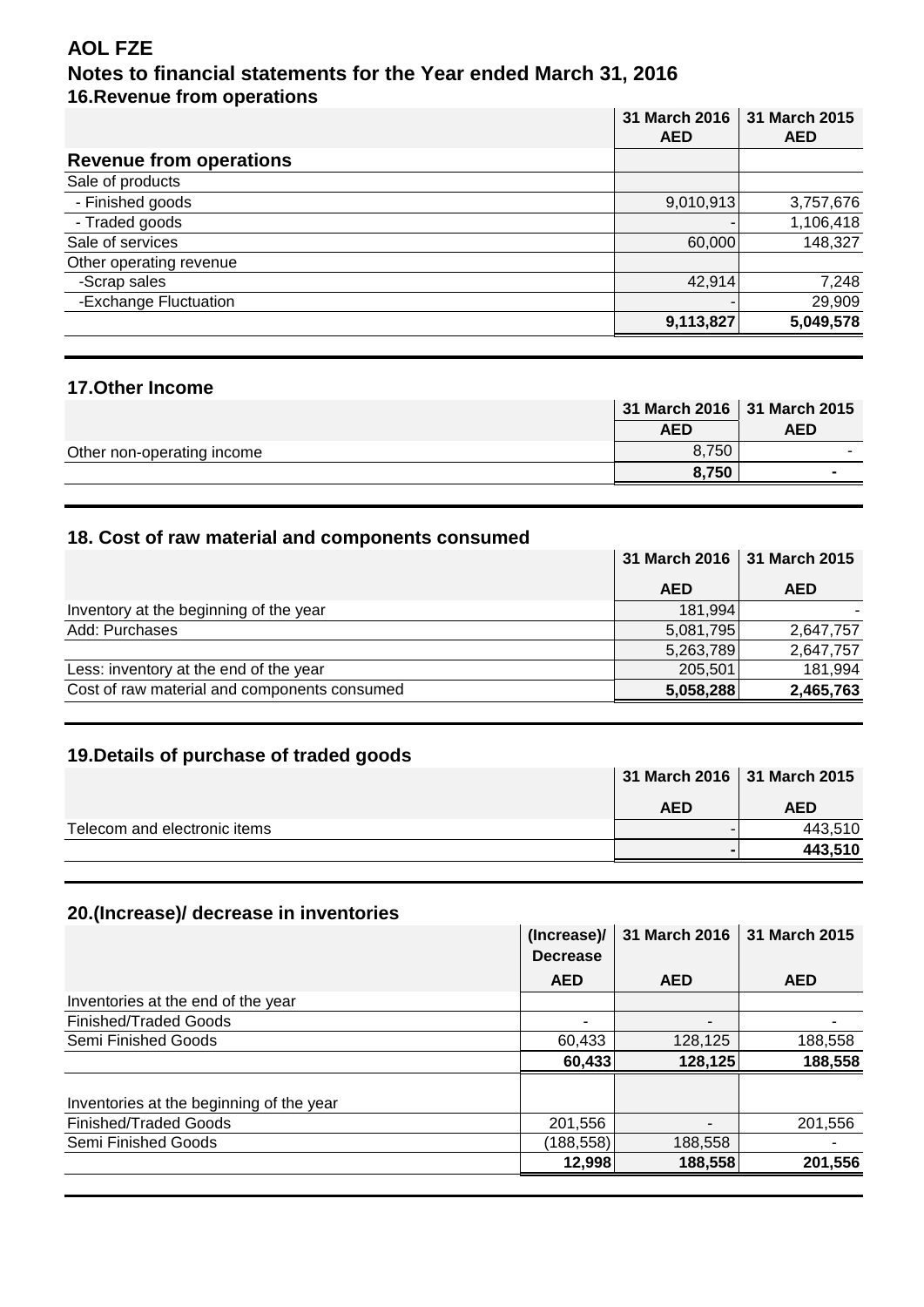# **AOL FZE Notes to financial statements for the Year ended March 31, 2016 21.Employee benefits expense 31 March 2016 31 March 2015**

|                           | 31 March 2016   31 March 2015 |            |
|---------------------------|-------------------------------|------------|
|                           | <b>AED</b>                    | <b>AED</b> |
| Salaries, wages and bonus | 3,264,212                     | 2,845,188  |
| Gratuity                  | 144,626                       | 12,199     |
| Staff welfare expenses    | 416.951                       | 124.898    |
|                           | 3,825,789                     | 2,982,285  |

# **22.Other expenses**

|                                  | 31 March 2016 | 31 March 2015 |
|----------------------------------|---------------|---------------|
|                                  | <b>AED</b>    | <b>AED</b>    |
| Consumption of stores and spares | 125,429       | 140,515       |
| <b>Packing Material Consumed</b> | 573,110       | 351,888       |
| Power and Fuel                   | 427,282       | 199,176       |
| <b>Travelling and Conveyance</b> | 53,683        | 117,583       |
| Postage and Telephone            | 33,334        | 14,362        |
| Insurance                        | 39,372        | 35,017        |
| Rent                             | 304,464       | 196,518       |
| Professional and Legal Expenses  | 22,895        | 62,000        |
| Repair and Maintenance           |               |               |
| - Plant and Machinery            | 25,334        | 10,523        |
| - Others                         | 76,365        | 32,870        |
| Marketing and Service Charges    | 298,269       | 104,802       |
| Freight and Cartage (Outward)    | 155,151       | 120,162       |
| <b>Auditors' Remuneration</b>    | 12,000        | 12,000        |
| <b>Bank Charges</b>              | 135,504       | 41,564        |
| <b>Other Expenses</b>            | 183,455       | 160,256       |
|                                  | 2,465,647     | 1,599,236     |

# **23.Depreciation and amortization expense**

|                                               | 31 March 2016   31 March 2015 |            |
|-----------------------------------------------|-------------------------------|------------|
|                                               | <b>AED</b>                    | <b>AED</b> |
| Depreciation on Property, Plant and Equipment | 1,059,347                     | 541,934    |
|                                               | 1,059,347                     | 541,934    |

# **24.Finance costs**

|          |            | 31 March 2016   31 March 2015 |
|----------|------------|-------------------------------|
|          | <b>AED</b> | <b>AED</b>                    |
| Interest | 1,036,001  | 1,475,646                     |
|          | 1,036,001  | 1,475,646                     |
|          |            |                               |